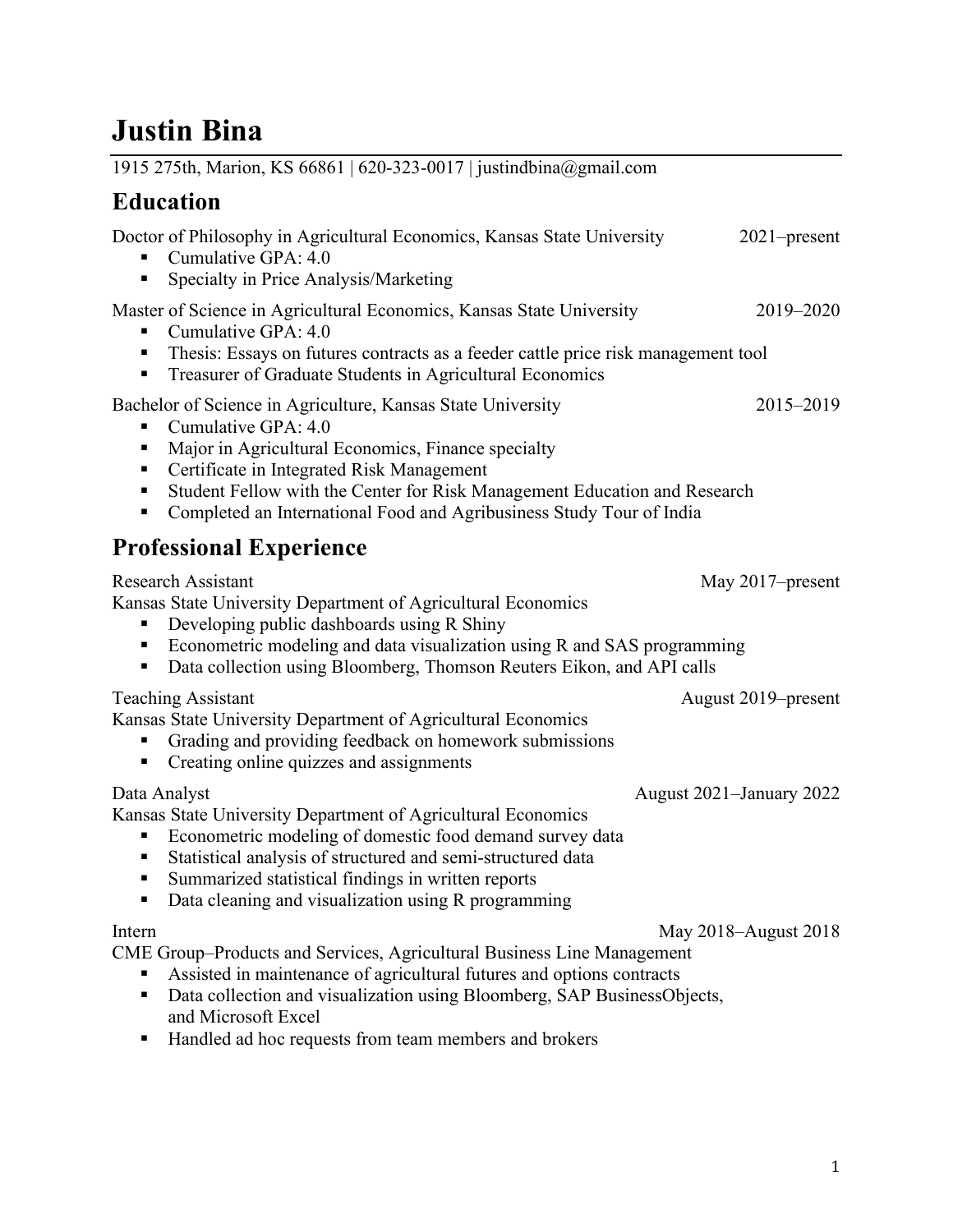## **Extension Publications and Outreach Activity**

#### **Extension Papers**

- 1. **Bina, J.**, Schroeder, T., & Coffey, B. (2021). Summary of Feeder Cattle Hedging Performance [Extension Paper]. Kansas State University. https://www.agmanager.info/livestock-meat/marketing-extension-bulletins/marketingstrategies-and-livestock-pricing/summary
- 2. **Bina, J.**, & Schroeder, T. (2019). Overview Of The CME Group Feeder Cattle Futures Contract [Extension Paper]. Kansas State University. https://agmanager.info/livestockmeat/marketing-extension-bulletins/marketing-strategies-and-livestock-pricing/overviewcme
- 3. **Bina, J.**, & Schroeder, T. (2018). Measuring Grain Market Price Risk [Extension Paper]. Kansas State University. https://agmanager.info/grain-marketing/publications/measuringgrain-market-price-risk
- 4. **Bina, J.**, & Schroeder, T. (2018). Prospective Fed Cattle Market Risk [Extension Paper]. Kansas State University. https://agmanager.info/livestock-meat/marketing-extensionbulletins/price-risk/prospective-fed-cattle-market-risk

#### **Radio Interviews**

1. Atkinson, E. (2018, January 30). Research Results on Live Cattle Options Trading. In Agriculture Today. https://agtodayksu.libsyn.com/agriculture-today-jan-30-2018

#### **Presentations**

1. **Bina, J.**, & Tonsor, G. (2021, August 19). Balancing Beef Processing Efficiency and Resiliency Post-COVID-19 [Extension presentation]. 2021 Risk and Profit Conference, Manhattan, KS.

### **Academic Presentations**

- 1. **Bina, J.** Impacts of COVID-19 Federal Aid and Financial Sentiment on Food Expenditures [Accepted selected paper presentation]. Annual meeting of the Western Agricultural Economics Association, Santa Fe, NM.
- 2. **Bina, J.** (2021, August 2). Balancing Beef Processing Efficiency and Resiliency Post-COVID-19 [Selected poster presentation]. Joint meeting of the Agricultural & Applied Economics Association and Western Agricultural Economics Association, Austin, TX.
- 3. **Bina, J.**, Peel, D., Hough, B., Brady, T., & Seamon, F. (2019, July 1). Risk Management Performance of the CME Feeder Cattle Futures Contract [Symposium]. Annual meeting of the Western Agricultural Economics Association, Coeur d'Alene, ID.

### **Refereed Journal Articles**

- 1. **Bina, J.**, Tonsor, G., Schulz, L., & Hahn, W. (2022). Regional and Plant-Size Impacts of COVID-19 on Beef Processing. Food Policy, 108. https://doi.org/10.1016/j.foodpol.2022.102247
- 2. **Bina, J.**, Schroeder, T., & Tonsor, G. (2022). Feeder Cattle Basis Risk and Determinants. Journal of Agricultural and Applied Economics, 54(1), 137–156. https://doi.org/10.1017/aae.2022.2